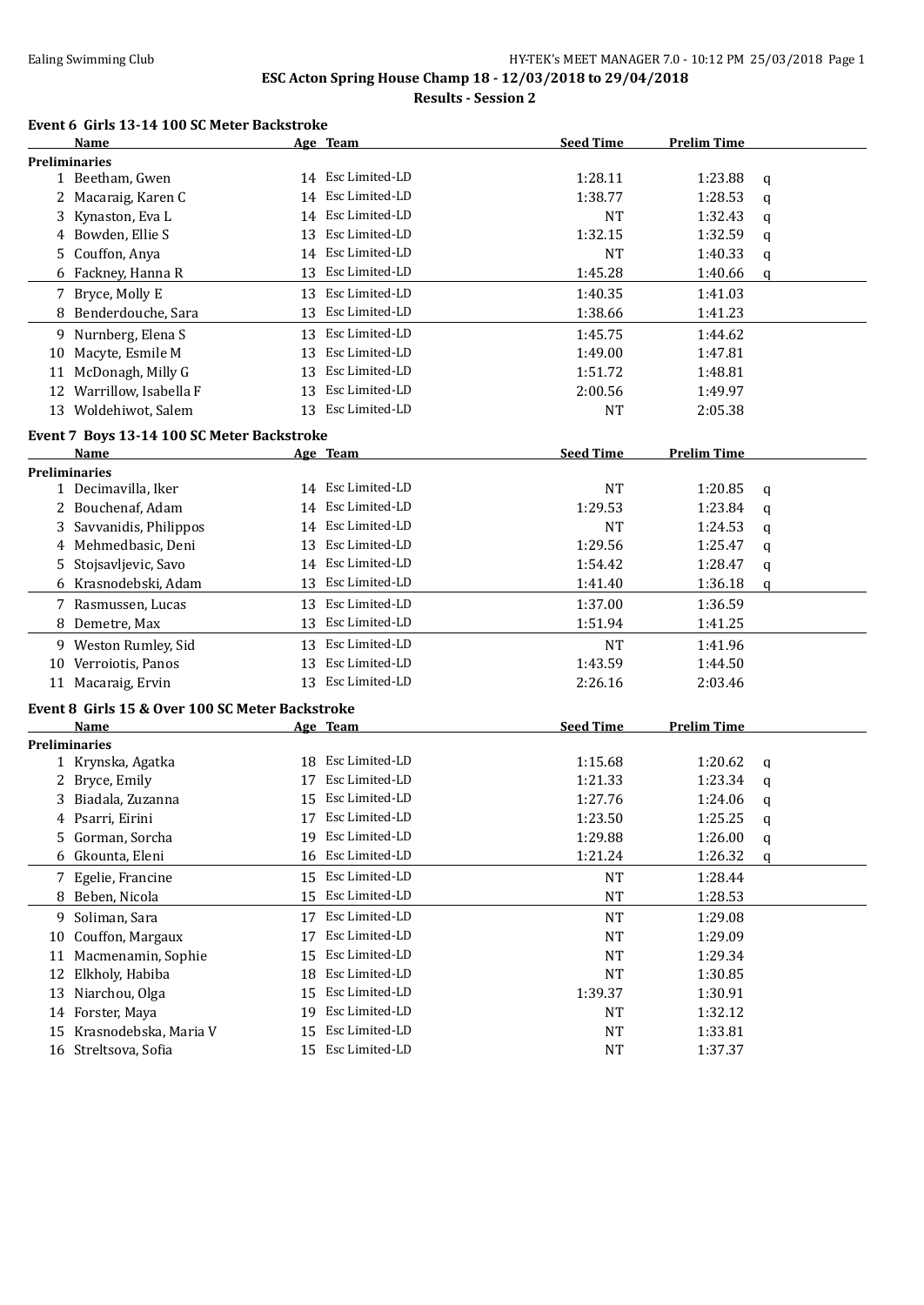$\sim$ 

# **ESC Acton Spring House Champ 18 - 12/03/2018 to 29/04/2018**

|    |                                                                  |    | ESC Acton Spring House Champ 18 - 12/03/2018 to 29/04/2018<br><b>Results - Session 2</b> |                  |                    |             |
|----|------------------------------------------------------------------|----|------------------------------------------------------------------------------------------|------------------|--------------------|-------------|
|    | Preliminaries  (Event 8 Girls 15 & Over 100 SC Meter Backstroke) |    |                                                                                          |                  |                    |             |
|    | Name                                                             |    | Age Team                                                                                 | <b>Seed Time</b> | <b>Prelim Time</b> |             |
|    | 17 Macyte, Rugile                                                |    | 16 Esc Limited-LD                                                                        | <b>NT</b>        | 1:38.22            |             |
|    | 18 Savvanidis, Danae                                             |    | 15 Esc Limited-LD                                                                        | <b>NT</b>        | 1:40.22            |             |
|    | 19 Psarri, Konstantina                                           |    | 15 Esc Limited-LD                                                                        | 1:52.61          | 1:42.06            |             |
| 20 | Thakore, Anaiya                                                  |    | 15 Esc Limited-LD                                                                        | 1:37.50          | 1:42.53            |             |
|    | 21 Booth, Iris                                                   |    | 16 Esc Limited-LD                                                                        | <b>NT</b>        | 1:45.63            |             |
|    | Event 9 Boys 15 & Over 100 SC Meter Backstroke                   |    |                                                                                          |                  |                    |             |
|    | Name                                                             |    | Age Team                                                                                 | <b>Seed Time</b> | <b>Prelim Time</b> |             |
|    | <b>Preliminaries</b>                                             |    |                                                                                          |                  |                    |             |
|    | 1 Krynski, Jacek                                                 |    | 15 Esc Limited-LD                                                                        | 1:29.85          | 1:20.81            | q           |
|    | 2 Madi, Wadih                                                    | 18 | Esc Limited-LD                                                                           | 1:19.84          | 1:21.28            | q           |
| 3  | Quickenden, Fraser J                                             | 15 | Esc Limited-LD                                                                           | <b>NT</b>        | 1:22.79            | q           |
|    | 4 Urbisci, Davide                                                | 17 | Esc Limited-LD                                                                           | <b>NT</b>        | 1:25.00            | q           |
| 5. | Elkholy, Selfeldin                                               | 18 | Esc Limited-LD                                                                           | <b>NT</b>        | 1:26.37            | q           |
|    | 6 Ziniak, Alexander                                              | 17 | Esc Limited-LD                                                                           | <b>NT</b>        | 1:26.38            | q           |
|    | 7 Jones, Oscar                                                   |    | 15 Esc Limited-LD                                                                        | <b>NT</b>        | 1:27.03            |             |
|    | 8 Savoia, Luca                                                   |    | 15 Esc Limited-LD                                                                        | 1:47.67          | 1:42.40            |             |
|    | 9 Obiamiwe, Chidi                                                |    | 15 Esc Limited-LD                                                                        | <b>NT</b>        | 1:44.62            |             |
|    |                                                                  |    |                                                                                          |                  |                    |             |
|    | Event 15 Girls 13-14 100 SC Meter Freestyle<br>Name              |    |                                                                                          | <b>Seed Time</b> | <b>Prelim Time</b> |             |
|    | <b>Preliminaries</b>                                             |    | Age Team                                                                                 |                  |                    |             |
|    | 1 Beetham, Gwen                                                  |    | 14 Esc Limited-LD                                                                        | 1:19.07          | 1:17.06            | q           |
|    | 2 Bowden, Ellie S                                                | 13 | Esc Limited-LD                                                                           | 1:21.93          | 1:23.44            |             |
|    | 3 Kynaston, Eva L                                                |    | 14 Esc Limited-LD                                                                        | <b>NT</b>        | 1:25.75            | q           |
|    |                                                                  |    | 14 Esc Limited-LD                                                                        | <b>NT</b>        | 1:28.52            | q           |
|    | 4 Couffon, Anya                                                  |    | 14 Esc Limited-LD                                                                        |                  |                    | q           |
|    | 5 Macaraig, Karen C                                              |    |                                                                                          | 1:28.21          | 1:28.75            | q           |
|    | 6 Bryce, Molly E                                                 |    | 13 Esc Limited-LD                                                                        | 1:28.25          | 1:30.22            | $\mathbf q$ |
|    | 7 Nurnberg, Elena S                                              |    | 13 Esc Limited-LD                                                                        | 1:36.06          | 1:32.37            |             |
|    | 8 Fackney, Hanna R                                               |    | 13 Esc Limited-LD                                                                        | 1:34.82          | 1:32.43            |             |
|    | 9 Benderdouche, Sara                                             |    | 13 Esc Limited-LD                                                                        | 1:32.03          | 1:33.53            |             |
|    | 10 McDonagh, Milly G                                             |    | 13 Esc Limited-LD                                                                        | 1:38.09          | 1:34.85            |             |
| 11 | Macyte, Esmile M                                                 | 13 | Esc Limited-LD                                                                           | 1:35.59          | 1:37.22            |             |
|    | 12 Warrillow, Isabella F                                         |    | 13 Esc Limited-LD                                                                        | 1:53.22          | 1:44.31            |             |
|    | 13 Woldehiwot, Salem                                             |    | 13 Esc Limited-LD                                                                        | <b>NT</b>        | 2:00.00            |             |
|    | Event 16 Boys 13-14 100 SC Meter Freestyle                       |    |                                                                                          |                  |                    |             |
|    | Name                                                             |    | Age Team                                                                                 | <b>Seed Time</b> | <b>Prelim Time</b> |             |
|    | <b>Preliminaries</b>                                             |    |                                                                                          |                  |                    |             |
|    | 1 Savvanidis, Philippos                                          |    | 14 Esc Limited-LD                                                                        | 1:32.12          | 1:07.34            | q           |
|    | 2 Bouchenaf, Adam                                                | 14 | Esc Limited-LD                                                                           | 1:18.81          | 1:12.58            | q           |
| 3  | Stojsavljevic, Savo                                              | 14 | Esc Limited-LD                                                                           | <b>NT</b>        | 1:12.62            | q           |
|    | 4 Decimavilla, Iker                                              | 14 | Esc Limited-LD                                                                           | <b>NT</b>        | 1:15.06            | q           |
| 5. | Mehmedbasic, Deni                                                | 13 | Esc Limited-LD                                                                           | 1:19.29          | 1:16.12            | q           |
| 6  | Rasmussen, Lucas                                                 | 13 | Esc Limited-LD                                                                           | 1:24.53          | 1:23.87            | q           |
|    | 7 Verroiotis, Panos                                              | 13 | Esc Limited-LD                                                                           | 1:27.97          | 1:24.84            |             |
| 8  | Krasnodebski, Adam                                               | 13 | Esc Limited-LD                                                                           | 1:28.81          | 1:25.34            |             |
|    | 9 Weston Rumley, Sid                                             |    | 13 Esc Limited-LD                                                                        | NT               | 1:31.18            |             |
|    | 10 Demetre, Max                                                  | 13 | Esc Limited-LD                                                                           | 1:44.41          | 1:37.53            |             |
|    | 11 Macaraig, Ervin                                               |    | 13 Esc Limited-LD                                                                        | 1:52.04          | 1:48.38            |             |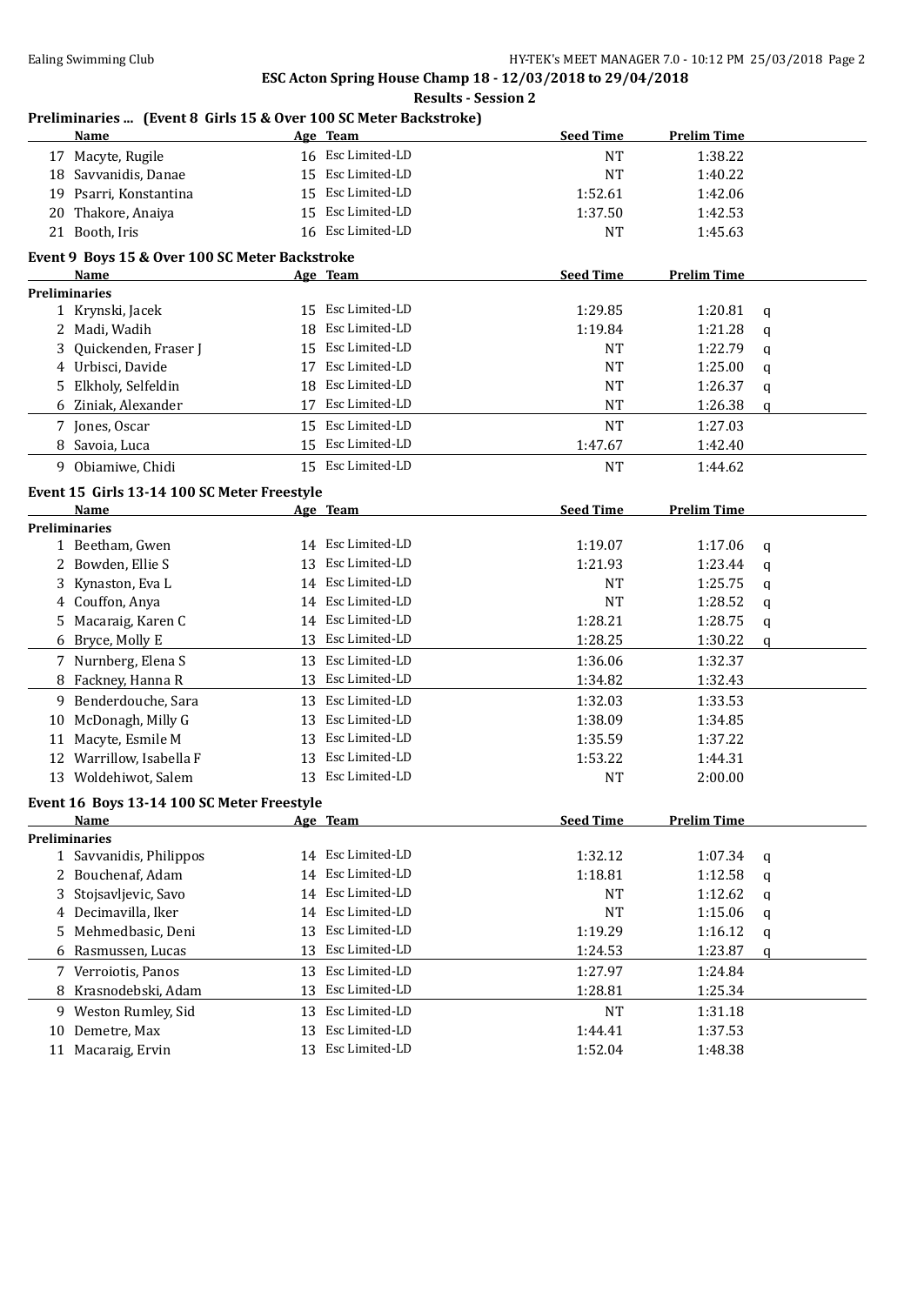#### **ESC Acton Spring House Champ 18 - 12/03/2018 to 29/04/2018 Results - Session 2**

# **Event 17 Girls 15 & Over 100 SC Meter Freestyle**

|    | <b>Name</b>                                    |    | Age Team          | <b>Seed Time</b> | <b>Prelim Time</b> |   |
|----|------------------------------------------------|----|-------------------|------------------|--------------------|---|
|    | <b>Preliminaries</b>                           |    |                   |                  |                    |   |
|    | 1 Krynska, Agatka                              |    | 18 Esc Limited-LD | 1:06.02          | 1:09.56            | q |
| 2  | Bryce, Emily                                   | 17 | Esc Limited-LD    | 1:07.15          | 1:10.31            | q |
| 3  | Couffon, Margaux                               | 17 | Esc Limited-LD    | <b>NT</b>        | 1:10.38            | q |
| 4  | Gkounta, Eleni                                 | 16 | Esc Limited-LD    | <b>NT</b>        | 1:10.81            | q |
| 5  | Macmenamin, Sophie                             | 15 | Esc Limited-LD    | <b>NT</b>        | 1:12.16            | q |
|    | 6 Egelie, Francine                             | 15 | Esc Limited-LD    | 1:19.51          | 1:12.19            | q |
|    | 7 Streltsova, Sofia                            |    | 15 Esc Limited-LD | 1:21.26          | 1:13.44            |   |
|    | Biadala, Zuzanna                               | 15 | Esc Limited-LD    | 1:19.63          | 1:17.03            |   |
|    | 9 Gorman, Sorcha                               |    | 19 Esc Limited-LD | 1:16.75          | 1:17.09            |   |
| 10 | Beben, Nicola                                  |    | 15 Esc Limited-LD | <b>NT</b>        | 1:19.22            |   |
| 11 | Psarri, Eirini                                 | 17 | Esc Limited-LD    | 1:09.67          | 1:19.96            |   |
| 12 | Elkholy, Habiba                                | 18 | Esc Limited-LD    | <b>NT</b>        | 1:21.06            |   |
| 13 | Soliman, Sara                                  | 17 | Esc Limited-LD    | NT               | 1:24.00            |   |
|    | 14 Niarchou, Olga                              | 15 | Esc Limited-LD    | <b>NT</b>        | 1:24.68            |   |
| 15 | Krasnodebska, Maria V                          | 15 | Esc Limited-LD    | 1:33.62          | 1:26.09            |   |
|    | 16 Macyte, Rugile                              | 16 | Esc Limited-LD    | NT               | 1:29.37            |   |
| 17 | Booth, Iris                                    | 16 | Esc Limited-LD    | <b>NT</b>        | 1:30.50            |   |
|    | 18 Thakore, Anaiya                             | 15 | Esc Limited-LD    | 1:30.06          | 1:31.03            |   |
| 19 | Savvanidis, Danae                              | 15 | Esc Limited-LD    | <b>NT</b>        | 1:31.69            |   |
|    | 20 Psarri, Konstantina                         |    | 15 Esc Limited-LD | 1:28.51          | 1:34.31            |   |
|    | --- Forster, Maya                              |    | 19 Esc Limited-LD | <b>NT</b>        | <b>NS</b>          |   |
|    |                                                |    |                   |                  |                    |   |
|    | Event 18 Boys 15 & Over 100 SC Meter Freestyle |    |                   |                  |                    |   |
|    | Name                                           |    | Age Team          | <b>Seed Time</b> | <b>Prelim Time</b> |   |
|    | <b>Preliminaries</b>                           |    | Esc Limited-LD    |                  |                    |   |
|    | 1 Elkholy, Selfeldin                           | 18 |                   | <b>NT</b>        | 1:04.56            | q |
|    | 2 Urbisci, Davide                              | 17 | Esc Limited-LD    | 1:05.46          | 1:08.03            | q |
| 3  | Madi, Wadih                                    | 18 | Esc Limited-LD    | 1:02.82          | 1:09.30            | q |
|    | 4 Krynski, Jacek                               | 15 | Esc Limited-LD    | 1:11.52          | 1:11.53            | q |
| 5  | Quickenden, Fraser J                           | 15 | Esc Limited-LD    | NT               | 1:12.37            | q |
|    | 6 Jones, Oscar                                 | 15 | Esc Limited-LD    | <b>NT</b>        | 1:13.62            | q |
|    | 7 Ziniak, Alexander                            | 17 | Esc Limited-LD    | <b>NT</b>        | 1:18.03            |   |
| 8  | Savoia, Luca                                   | 15 | Esc Limited-LD    | 1:42.52          | 1:18.78            |   |
|    | 9 Obiamiwe, Chidi                              |    | 15 Esc Limited-LD | <b>NT</b>        | 1:26.37            |   |
|    | Event 24 Girls 13-14 100 SC Meter Breaststroke |    |                   |                  |                    |   |
|    | <b>Name</b>                                    |    | Age Team          | <b>Seed Time</b> | <b>Prelim Time</b> |   |
|    | <b>Preliminaries</b>                           |    |                   |                  |                    |   |
|    | 1 Beetham, Gwen                                |    | 14 Esc Limited-LD | 1:45.16          | 1:42.03            | q |
| 2  | McDonagh, Milly G                              | 13 | Esc Limited-LD    | 1:43.03          | 1:44.69            | q |
| 3  | Bryce, Molly E                                 | 13 | Esc Limited-LD    | 1:43.25          | 1:46.00            | q |
| 4  | Bowden, Ellie S                                | 13 | Esc Limited-LD    | 1:46.94          | 1:47.34            | q |
| 5  | Macyte, Esmile M                               | 13 | Esc Limited-LD    | 1:50.40          | 1:51.15            | q |
| 6  | Couffon, Anya                                  | 14 | Esc Limited-LD    | NT               | 1:56.10            | q |
|    | 7 Fackney, Hanna R                             | 13 | Esc Limited-LD    | 1:58.50          | 1:59.03            |   |
|    | Warrillow, Isabella F                          | 13 | Esc Limited-LD    | 2:02.13          | 1:59.09            |   |
| 9. | Nurnberg, Elena S                              | 13 | Esc Limited-LD    | 2:00.78          | 2:01.07            |   |
|    | 10 Benderdouche, Sara                          | 13 | Esc Limited-LD    | 2:08.63          | 2:05.00            |   |
|    |                                                |    |                   |                  |                    |   |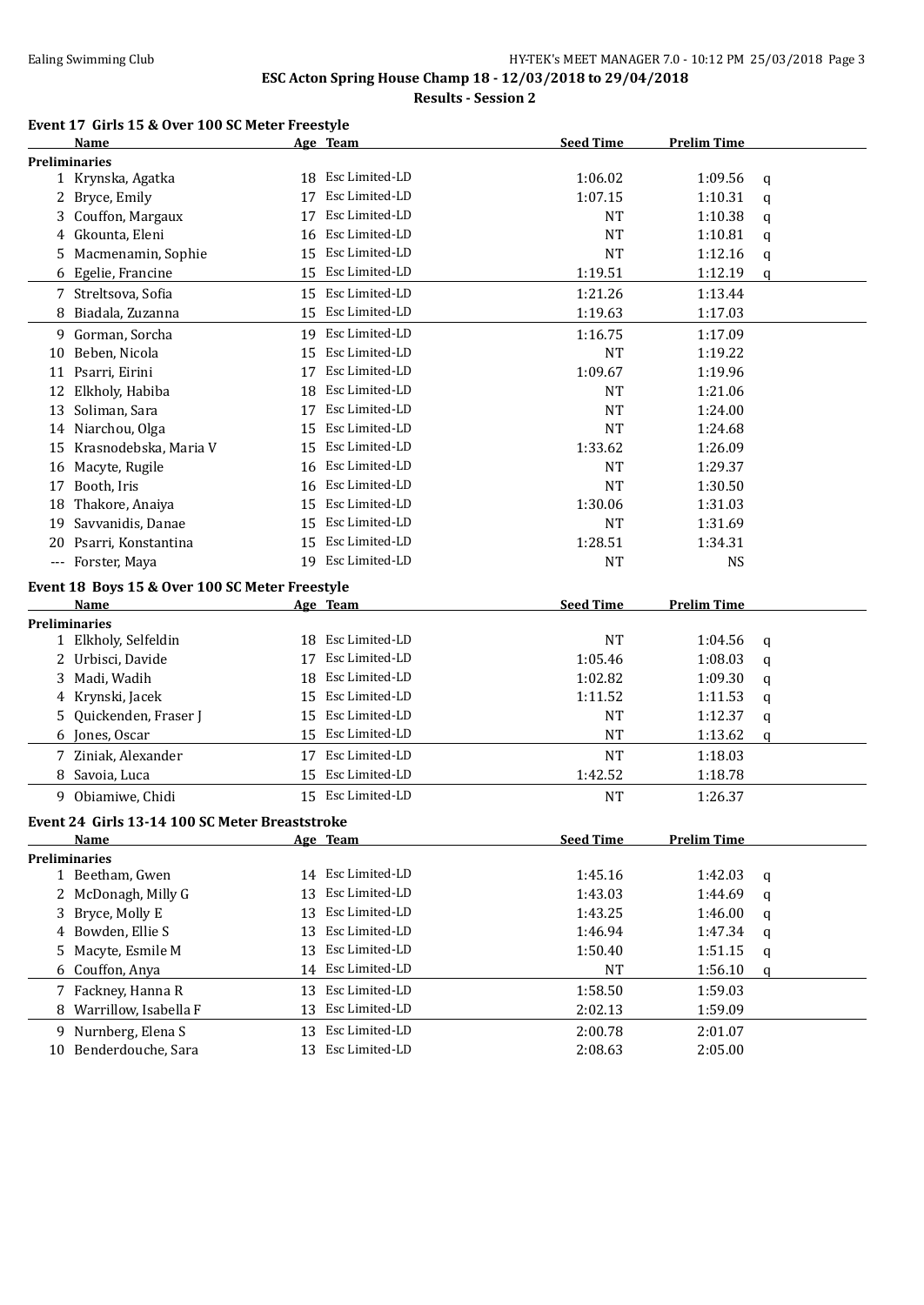### **Results - Session 2**

### **Preliminaries ... (Event 24 Girls 13-14 100 SC Meter Breaststroke)**

|       | Name                                                  |    | Age Team          | <b>Seed Time</b> | <b>Prelim Time</b> |   |
|-------|-------------------------------------------------------|----|-------------------|------------------|--------------------|---|
|       | 11 Kynaston, Eva L                                    |    | 14 Esc Limited-LD | NT               | 2:07.34            |   |
|       | 12 Woldehiwot, Salem                                  |    | 13 Esc Limited-LD | <b>NT</b>        | 2:15.72            |   |
|       | --- Macaraig, Karen C                                 |    | 14 Esc Limited-LD | NT               | <b>NS</b>          |   |
|       |                                                       |    |                   |                  |                    |   |
|       | Event 25 Boys 13-14 100 SC Meter Breaststroke<br>Name |    | Age Team          | <b>Seed Time</b> | <b>Prelim Time</b> |   |
|       | <b>Preliminaries</b>                                  |    |                   |                  |                    |   |
|       | 1 Bouchenaf, Adam                                     |    | 14 Esc Limited-LD | 1:43.78          | 1:32.82            | q |
|       | 2 Stojsavljevic, Savo                                 | 14 | Esc Limited-LD    | 1:39.75          | 1:35.78            | q |
|       | 3 Decimavilla, Iker                                   | 14 | Esc Limited-LD    | NT               | 1:36.63            | q |
|       | 4 Mehmedbasic, Deni                                   | 13 | Esc Limited-LD    | 1:47.82          | 1:46.25            | q |
|       | 5 Krasnodebski, Adam                                  | 13 | Esc Limited-LD    | 1:44.22          | 1:48.50            | q |
|       | 6 Verroiotis, Panos                                   | 13 | Esc Limited-LD    | 1:52.07          | 1:48.87            | q |
|       |                                                       |    |                   |                  |                    |   |
|       | 7 Weston Rumley, Sid                                  | 13 | Esc Limited-LD    | <b>NT</b>        | 1:50.73            |   |
|       | Rasmussen, Lucas                                      | 13 | Esc Limited-LD    | 1:48.78          | 1:51.85            |   |
|       | 9 Demetre, Max                                        | 13 | Esc Limited-LD    | 1:52.34          | 1:58.91            |   |
| ---   | Savvanidis, Philippos                                 | 14 | Esc Limited-LD    | NT               | <b>NS</b>          |   |
| $---$ | Macaraig, Ervin                                       |    | 13 Esc Limited-LD | 2:22.44          | <b>NS</b>          |   |
|       | Event 26 Girls 15 & Over 100 SC Meter Breaststroke    |    |                   |                  |                    |   |
|       | <b>Name</b>                                           |    | Age Team          | <b>Seed Time</b> | <b>Prelim Time</b> |   |
|       | Preliminaries                                         |    |                   |                  |                    |   |
|       | 1 Streltsova, Sofia                                   | 15 | Esc Limited-LD    | 1:26.94          | 1:31.03            | q |
|       | 2 Bryce, Emily                                        | 17 | Esc Limited-LD    | 1:25.72          | 1:32.75            | q |
|       | 3 Couffon, Margaux                                    | 17 | Esc Limited-LD    | <b>NT</b>        | 1:34.44            | q |
|       | 4 Niarchou, Olga                                      | 15 | Esc Limited-LD    | 1:37.31          | 1:37.72            | q |
|       | 5 Macmenamin, Sophie                                  | 15 | Esc Limited-LD    | <b>NT</b>        | 1:40.23            | q |
|       | 6 Egelie, Francine                                    | 15 | Esc Limited-LD    | 1:43.59          | 1:41.97            | q |
|       | 7 Krynska, Agatka                                     |    | 18 Esc Limited-LD | 1:42.51          | 1:42.72            |   |
|       | 8 Biadala, Zuzanna                                    | 15 | Esc Limited-LD    | 1:46.06          | 1:43.38            |   |
|       | 9 Elkholy, Habiba                                     | 18 | Esc Limited-LD    | <b>NT</b>        | 1:43.72            |   |
|       | 10 Beben, Nicola                                      | 15 | Esc Limited-LD    | <b>NT</b>        | 1:45.66            |   |
| 11    | Forster, Maya                                         | 19 | Esc Limited-LD    | <b>NT</b>        | 1:47.59            |   |
| 12    | Booth, Iris                                           | 16 | Esc Limited-LD    | NT               | 1:48.54            |   |
|       | 13 Gkounta, Eleni                                     | 16 | Esc Limited-LD    | NT               | 1:48.97            |   |
|       | 14 Psarri, Eirini                                     | 17 | Esc Limited-LD    | 1:38.70          | 1:51.41            |   |
|       | 15 Krasnodebska, Maria V                              | 15 | Esc Limited-LD    | NT               | 1:53.34            |   |
|       | 16 Gorman, Sorcha                                     | 19 | Esc Limited-LD    | NT               | 1:53.72            |   |
|       | 17 Soliman, Sara                                      | 17 | Esc Limited-LD    | NT               | 1:54.32            |   |
|       |                                                       |    | Esc Limited-LD    | <b>NT</b>        | 1:56.39            |   |
|       | 18 Macyte, Rugile                                     | 16 | Esc Limited-LD    |                  |                    |   |
|       | 19 Thakore, Anaiya                                    | 15 |                   | 1:55.90          | 1:58.53            |   |
|       | 20 Psarri, Konstantina                                | 15 | Esc Limited-LD    | 1:58.42          | 2:11.38            |   |
|       | --- Savvanidis, Danae                                 | 15 | Esc Limited-LD    | NT               | <b>NS</b>          |   |
|       | Event 27 Boys 15 & Over 100 SC Meter Breaststroke     |    |                   |                  |                    |   |
|       | <b>Name</b>                                           |    | Age Team          | <b>Seed Time</b> | <b>Prelim Time</b> |   |
|       | <b>Preliminaries</b>                                  |    |                   |                  |                    |   |
|       | 1 Elkholy, Selfeldin                                  |    | 18 Esc Limited-LD | NT               | 1:29.10            | q |
|       | 2 Madi, Wadih                                         | 18 | Esc Limited-LD    | NT               | 1:37.62            | q |
|       | 3 Jones, Oscar                                        |    | 15 Esc Limited-LD | NT               | 1:38.44            | q |
|       | 4 Krynski, Jacek                                      |    | 15 Esc Limited-LD | 1:52.37          | 1:39.75            | q |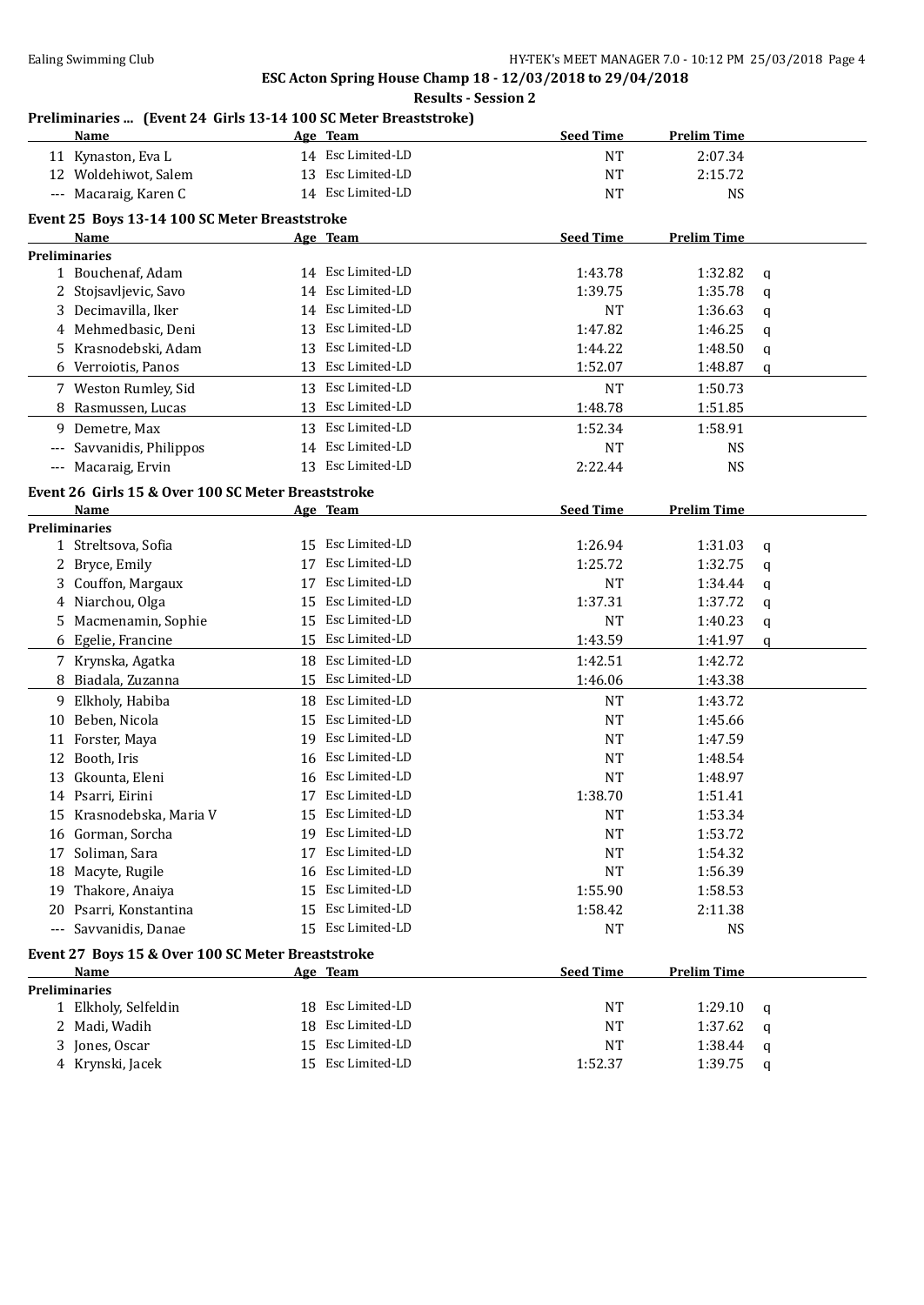|       |                                                                    |    | <b>Results - Session 2</b> |                  |                    |   |
|-------|--------------------------------------------------------------------|----|----------------------------|------------------|--------------------|---|
|       | Preliminaries  (Event 27 Boys 15 & Over 100 SC Meter Breaststroke) |    |                            |                  |                    |   |
|       | Name                                                               |    | Age Team                   | <b>Seed Time</b> | <b>Prelim Time</b> |   |
| 5.    | Savoia, Luca                                                       |    | 15 Esc Limited-LD          | 1:56.73          | 1:41.06            | q |
|       | 6 Urbisci, Davide                                                  | 17 | Esc Limited-LD             | NT               | 1:42.19            | q |
|       | 7 Ziniak, Alexander                                                |    | 17 Esc Limited-LD          | <b>NT</b>        | 1:43.53            |   |
|       | 8 Quickenden, Fraser J                                             |    | 15 Esc Limited-LD          | <b>NT</b>        | 1:47.53            |   |
|       | 9 Obiamiwe, Chidi                                                  |    | 15 Esc Limited-LD          | <b>NT</b>        | 2:02.52            |   |
|       | Event 33 Girls 13-14 100 SC Meter Butterfly                        |    |                            |                  |                    |   |
|       | Name                                                               |    | Age Team                   | <b>Seed Time</b> | <b>Prelim Time</b> |   |
|       | <b>Preliminaries</b>                                               |    |                            |                  |                    |   |
|       | 1 Kynaston, Eva L                                                  |    | 14 Esc Limited-LD          | 1:51.31          | 1:36.42            | q |
|       | 2 Beetham, Gwen                                                    | 14 | Esc Limited-LD             | 1:35.34          | 1:37.13            | q |
| 3     | McDonagh, Milly G                                                  | 13 | Esc Limited-LD             | <b>NT</b>        | 1:51.59            | q |
| 4     | Bryce, Molly E                                                     | 13 | Esc Limited-LD             | <b>NT</b>        | 1:55.88            | q |
| 5     | Fackney, Hanna R                                                   | 13 | Esc Limited-LD             | <b>NT</b>        | 2:00.03            | q |
| 6     | Macyte, Esmile M                                                   | 13 | Esc Limited-LD             | <b>NT</b>        | 2:04.81            | q |
|       | 7 Nurnberg, Elena S                                                | 13 | Esc Limited-LD             | <b>NT</b>        | 2:12.47            |   |
| $---$ | Warrillow, Isabella F                                              | 13 | Esc Limited-LD             | <b>NT</b>        | DQ                 |   |
|       | Benderdouche, Sara                                                 | 13 | Esc Limited-LD             | <b>NT</b>        | DQ                 |   |
| $---$ | Woldehiwot, Salem                                                  | 13 | Esc Limited-LD             | <b>NT</b>        | <b>NS</b>          |   |
|       | Couffon, Anya                                                      | 14 | Esc Limited-LD             | <b>NT</b>        | <b>NS</b>          |   |
|       | --- Macaraig, Karen C                                              |    | 14 Esc Limited-LD          | 1:43.88          | <b>NS</b>          |   |
|       | Event 34 Boys 13-14 100 SC Meter Butterfly                         |    |                            |                  |                    |   |
|       | Name                                                               |    | Age Team                   | <b>Seed Time</b> | <b>Prelim Time</b> |   |
|       | <b>Preliminaries</b>                                               |    |                            |                  |                    |   |
|       | 1 Bouchenaf, Adam                                                  |    | 14 Esc Limited-LD          | 1:26.90          | 1:29.06            | q |
|       | 2 Savvanidis, Philippos                                            | 14 | Esc Limited-LD             | 1:33.78          | 1:36.27            | q |
| 3     | Decimavilla, Iker                                                  | 14 | Esc Limited-LD             | NT               | 1:41.03            | q |
| 4     | Mehmedbasic, Deni                                                  | 13 | Esc Limited-LD             | <b>NT</b>        | 1:41.40            | q |
| 5     | Stojsavljevic, Savo                                                |    | 14 Esc Limited-LD          | 2:02.37          | 1:53.12            | q |
|       | 6 Verroiotis, Panos                                                |    | 13 Esc Limited-LD          | <b>NT</b>        | 2:00.97            | q |
|       | 7 Demetre, Max                                                     | 13 | Esc Limited-LD             | NT               | 2:02.66            |   |
| 8     | Weston Rumley, Sid                                                 |    | 13 Esc Limited-LD          | <b>NT</b>        | 2:02.95            |   |
| 9.    | Rasmussen, Lucas                                                   | 13 | Esc Limited-LD             | <b>NT</b>        | 2:03.63            |   |
| 10    | Krasnodebski, Adam                                                 | 13 | Esc Limited-LD             | <b>NT</b>        | 2:04.19            |   |
|       | --- Macaraig, Ervin                                                |    | 13 Esc Limited-LD          | <b>NT</b>        | <b>NS</b>          |   |
|       |                                                                    |    |                            |                  |                    |   |
|       | Event 35 Girls 15 & Over 100 SC Meter Butterfly                    |    |                            |                  |                    |   |
|       | Name<br><b>Preliminaries</b>                                       |    | Age Team                   | <b>Seed Time</b> | <b>Prelim Time</b> |   |
|       | 1 Krynska, Agatka                                                  | 18 | Esc Limited-LD             | 1:16.97          | 1:20.00            | q |
| 2     | Bryce, Emily                                                       | 17 | Esc Limited-LD             | 1:16.87          | 1:26.03            | q |
| 3     | Macmenamin, Sophie                                                 | 15 | Esc Limited-LD             | <b>NT</b>        | 1:26.32            | q |
| 4     | Streltsova, Sofia                                                  | 15 | Esc Limited-LD             | 1:23.65          | 1:28.77            | q |
| 5     | Egelie, Francine                                                   | 15 | Esc Limited-LD             | 1:29.03          | 1:31.34            |   |
|       | 6 Gkounta, Eleni                                                   | 16 | Esc Limited-LD             | <b>NT</b>        | 1:31.69            | q |
|       |                                                                    |    |                            |                  |                    | q |
|       | 7 Gorman, Sorcha                                                   | 19 | Esc Limited-LD             | 1:36.41          | 1:32.68            |   |
| 8     | Couffon, Margaux                                                   | 17 | Esc Limited-LD             | NT               | 1:32.75            |   |
|       | 9 Forster, Maya                                                    | 19 | Esc Limited-LD             | <b>NT</b>        | 1:33.59            |   |
| 10    | Niarchou, Olga                                                     |    | 15 Esc Limited-LD          | 1:45.66          | 1:42.21            |   |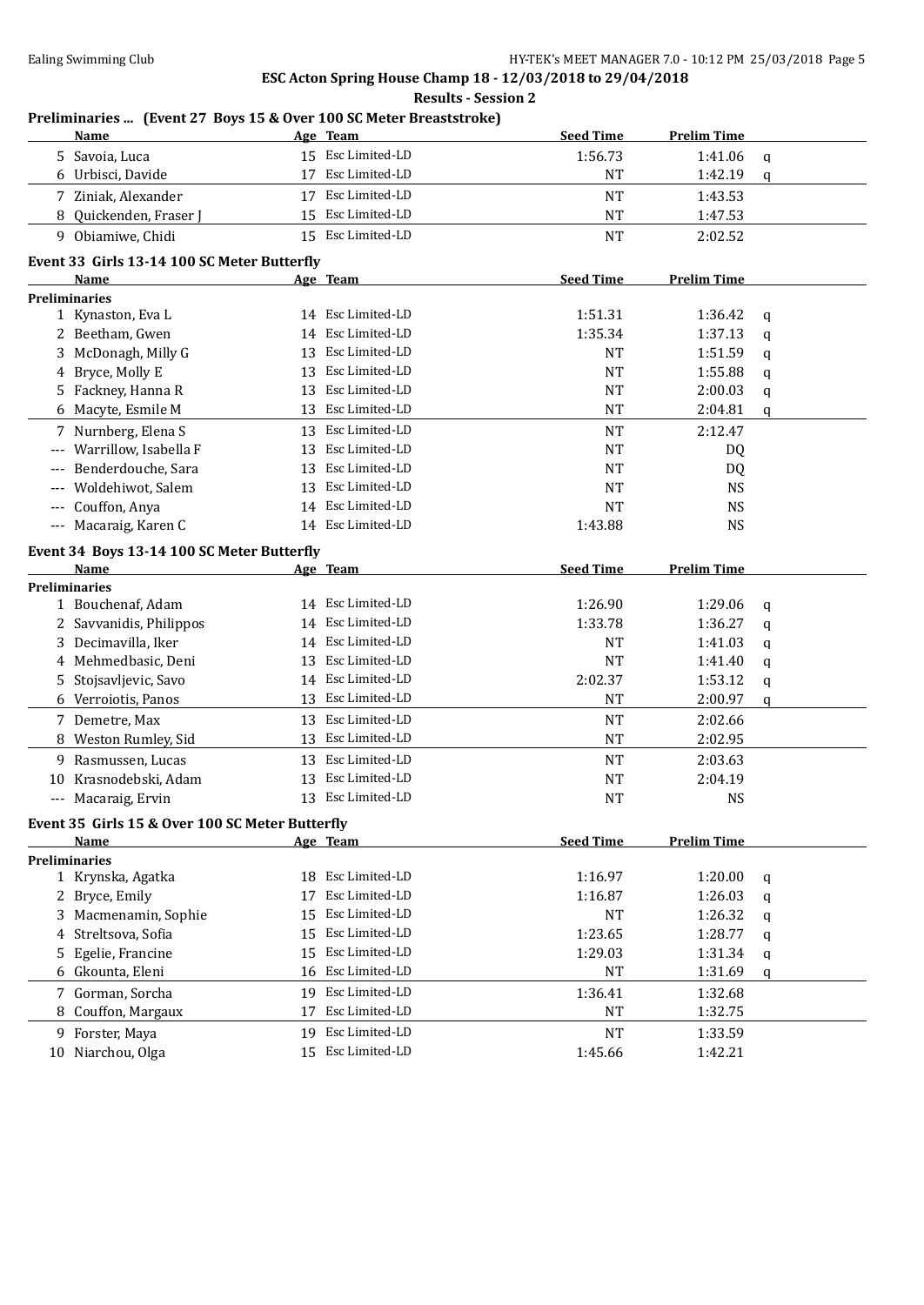### **Results - Session 2**

### **Preliminaries ... (Event 35 Girls 15 & Over 100 SC Meter Butterfly)**

|    | <b>Name</b>                                    |    | Age Team          | <b>Seed Time</b> | <b>Prelim Time</b> |   |
|----|------------------------------------------------|----|-------------------|------------------|--------------------|---|
|    | 11 Elkholy, Habiba                             |    | 18 Esc Limited-LD | <b>NT</b>        | 1:42.56            |   |
|    | 12 Beben, Nicola                               | 15 | Esc Limited-LD    | 1:34.12          | 1:43.56            |   |
|    | 13 Psarri, Eirini                              | 17 | Esc Limited-LD    | 1:39.22          | 1:45.31            |   |
| 14 | Biadala, Zuzanna                               | 15 | Esc Limited-LD    | <b>NT</b>        | 1:45.90            |   |
| 15 | Krasnodebska, Maria V                          | 15 | Esc Limited-LD    | 1:55.85          | 1:52.75            |   |
|    | 16 Psarri, Konstantina                         | 15 | Esc Limited-LD    | 2:00.90          | 1:56.53            |   |
| 17 | Macyte, Rugile                                 | 16 | Esc Limited-LD    | 1:39.87          | 1:58.22            |   |
|    | 18 Savvanidis, Danae                           |    | 15 Esc Limited-LD | 2:08.00          | 1:59.65            |   |
|    | Event 36 Boys 15 & Over 100 SC Meter Butterfly |    |                   |                  |                    |   |
|    | Name                                           |    | Age Team          | <b>Seed Time</b> | <b>Prelim Time</b> |   |
|    | Preliminaries                                  |    |                   |                  |                    |   |
|    | 1 Elkholy, Selfeldin                           |    | 18 Esc Limited-LD | <b>NT</b>        | 1:18.97            | q |
|    | 2 Savoia, Luca                                 |    | 15 Esc Limited-LD | 1:26.72          | 1:25.57            | q |
| 3  | Madi, Wadih                                    | 18 | Esc Limited-LD    | 1:12.36          | 1:26.37            | q |
| 4  | Urbisci, Davide                                | 17 | Esc Limited-LD    | <b>NT</b>        | 1:29.47            | q |
| 5  | Jones, Oscar                                   | 15 | Esc Limited-LD    | 1:30.82          | 1:36.97            | q |
|    | 6 Krynski, Jacek                               |    | 15 Esc Limited-LD | 1:42.53          | 1:37.00            | q |
|    | 7 Quickenden, Fraser J                         |    | 15 Esc Limited-LD | 1:45.79          | 1:42.21            |   |
| 8  | Ziniak, Alexander                              | 17 | Esc Limited-LD    | <b>NT</b>        | 1:50.12            |   |
|    | 9 Obiamiwe, Chidi                              |    | 15 Esc Limited-LD | <b>NT</b>        | 2:11.15            |   |
|    | Event 42 Girls 13-14 100 SC Meter IM           |    |                   |                  |                    |   |
|    | Name                                           |    | Age Team          | <b>Seed Time</b> | <b>Prelim Time</b> |   |
|    | Preliminaries                                  |    |                   |                  |                    |   |
|    | 1 Beetham, Gwen                                |    | 14 Esc Limited-LD | 1:31.97          | 1:27.97            | q |
| 2  | Bowden, Ellie S                                | 13 | Esc Limited-LD    | 1:33.01          | 1:34.44            | q |
| 3  | Kynaston, Eva L                                | 14 | Esc Limited-LD    | 1:44.05          | 1:39.78            | q |
| 4  | Couffon, Anya                                  | 14 | Esc Limited-LD    | <b>NT</b>        | 1:39.97            | q |
| 5  | McDonagh, Milly G                              | 13 | Esc Limited-LD    | 1:49.87          | 1:43.12            | q |
|    | 6 Bryce, Molly E                               | 13 | Esc Limited-LD    | 1:41.76          | 1:43.44            | q |
|    | 7 Fackney, Hanna R                             | 13 | Esc Limited-LD    | 1:49.00          | 1:45.18            |   |
| 8  | Nurnberg, Elena S                              | 13 | Esc Limited-LD    | 1:52.75          | 1:52.88            |   |
|    | 9 Benderdouche, Sara                           | 13 | Esc Limited-LD    | 1:55.31          | 1:54.50            |   |
| 10 | Macyte, Esmile M                               |    | 13 Esc Limited-LD | 1:48.16          | 1:54.75            |   |
| 11 | Warrillow, Isabella F                          | 13 | Esc Limited-LD    | 2:13.12          | 1:58.50            |   |
|    | 12 Woldehiwot, Salem                           |    | 13 Esc Limited-LD | <b>NT</b>        | 2:09.75            |   |
|    |                                                |    |                   |                  |                    |   |
|    | Event 45 Boys 13-14 100 SC Meter IM<br>Name    |    | Age Team          | <b>Seed Time</b> | <b>Prelim Time</b> |   |
|    | <b>Preliminaries</b>                           |    |                   |                  |                    |   |
|    | 1 Savvanidis, Philippos                        | 14 | Esc Limited-LD    | NT               | 1:24.58            | q |
|    | 2 Decimavilla, Iker                            | 14 | Esc Limited-LD    | NT               | 1:26.12            | q |
| 3  | Bouchenaf, Adam                                | 14 | Esc Limited-LD    | 1:31.56          | 1:26.72            | q |
|    | 4 Stojsavljevic, Savo                          | 14 | Esc Limited-LD    | 1:59.50          | 1:30.19            | q |
| 5  | Mehmedbasic, Deni                              | 13 | Esc Limited-LD    | 1:34.13          | 1:32.68            | q |
|    | 6 Rasmussen, Lucas                             | 13 | Esc Limited-LD    | 1:40.62          | 1:40.25            | q |
|    | 7 Weston Rumley, Sid                           | 13 | Esc Limited-LD    | NT               | 1:41.21            |   |
|    | 8 Verroiotis, Panos                            | 13 | Esc Limited-LD    | 1:47.47          | 1:43.07            |   |
|    | 9 Krasnodebski, Adam                           |    | 13 Esc Limited-LD | 1:41.44          | 1:45.75            |   |
|    |                                                |    |                   |                  |                    |   |